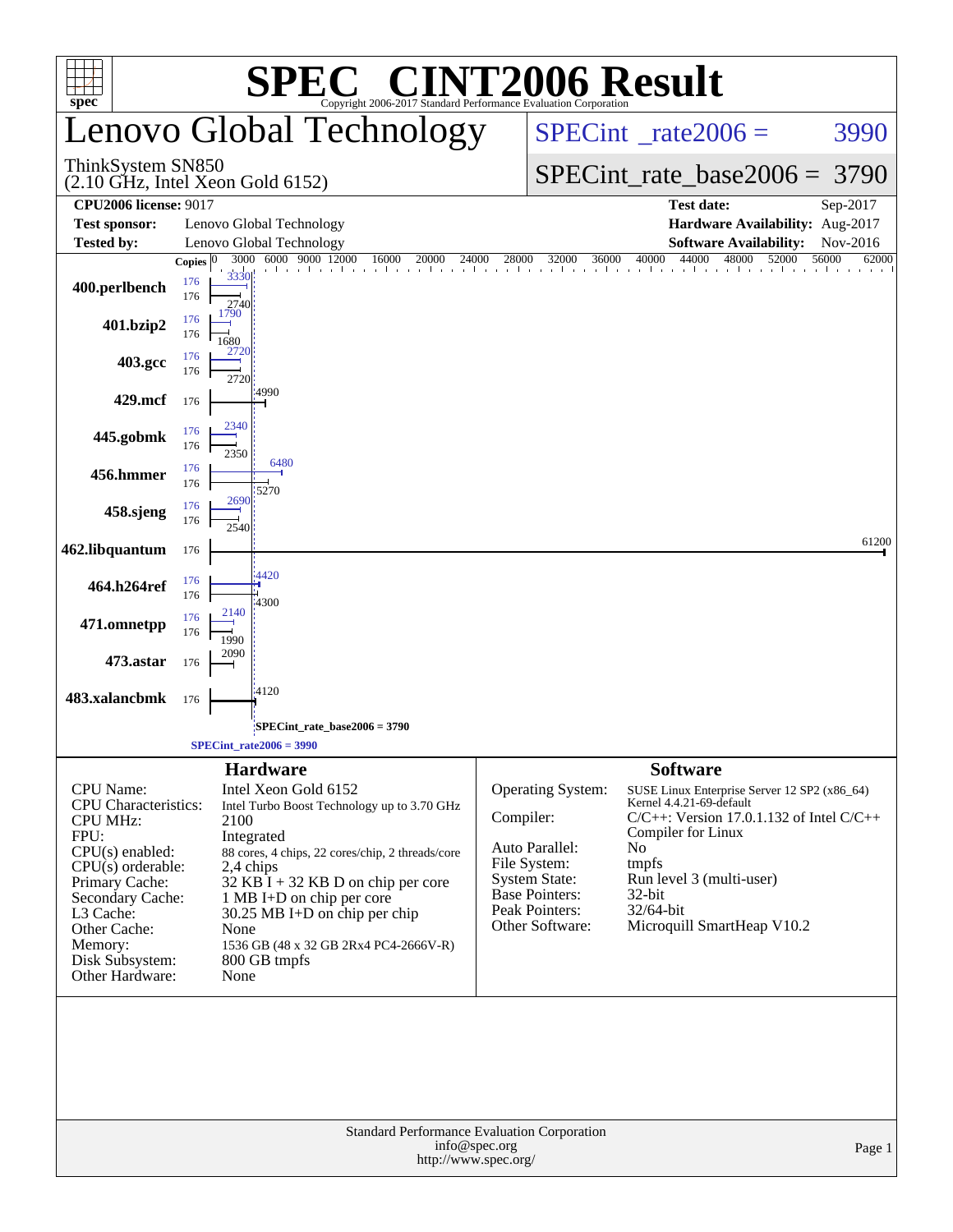

# enovo Global Technology

#### ThinkSystem SN850

(2.10 GHz, Intel Xeon Gold 6152)

SPECint rate $2006 = 3990$ 

### [SPECint\\_rate\\_base2006 =](http://www.spec.org/auto/cpu2006/Docs/result-fields.html#SPECintratebase2006) 3790

**[Test sponsor:](http://www.spec.org/auto/cpu2006/Docs/result-fields.html#Testsponsor)** Lenovo Global Technology **[Hardware Availability:](http://www.spec.org/auto/cpu2006/Docs/result-fields.html#HardwareAvailability)** Aug-2017

**[CPU2006 license:](http://www.spec.org/auto/cpu2006/Docs/result-fields.html#CPU2006license)** 9017 **[Test date:](http://www.spec.org/auto/cpu2006/Docs/result-fields.html#Testdate)** Sep-2017 **[Tested by:](http://www.spec.org/auto/cpu2006/Docs/result-fields.html#Testedby)** Lenovo Global Technology **[Software Availability:](http://www.spec.org/auto/cpu2006/Docs/result-fields.html#SoftwareAvailability)** Nov-2016

#### **[Results Table](http://www.spec.org/auto/cpu2006/Docs/result-fields.html#ResultsTable)**

|                    | <b>Base</b>                                                                                              |                |       |                |       |                | <b>Peak</b> |               |                |              |                |              |                |              |
|--------------------|----------------------------------------------------------------------------------------------------------|----------------|-------|----------------|-------|----------------|-------------|---------------|----------------|--------------|----------------|--------------|----------------|--------------|
| <b>Benchmark</b>   | <b>Copies</b>                                                                                            | <b>Seconds</b> | Ratio | <b>Seconds</b> | Ratio | <b>Seconds</b> | Ratio       | <b>Copies</b> | <b>Seconds</b> | <b>Ratio</b> | <b>Seconds</b> | <b>Ratio</b> | <b>Seconds</b> | <b>Ratio</b> |
| 400.perlbench      | 176                                                                                                      | 627            | 2740  | 628            | 2740  | 631            | 2730        | 176           | 516            | 3330         | 516            | 3330         | 516            | 3330         |
| 401.bzip2          | 176                                                                                                      | 1013           | 1680  | 1009           | 1680  | 1009           | 1680        | 176           | 951            | 1790         | 956            | 1780         | 951            | 1790         |
| $403.\mathrm{gcc}$ | 176                                                                                                      | 521            | 2720  | 525            | 2700  | 519            | 2730        | 176           | 522            | 2720         | 522            | 2720         | 520            | 2720         |
| $429$ .mcf         | 176                                                                                                      | 322            | 4990  | 322            | 4990  | 323            | 4970        | 176           | 322            | 4990         | 322            | 4990         | 323            | 4970         |
| $445$ .gobm $k$    | 176                                                                                                      | 787            | 2350  | 786            | 2350  | 787            | 2350        | 176           | 790            | 2340         | 790            | 2340         | 790            | 2340         |
| 456.hmmer          | 176                                                                                                      | 313            | 5240  | 312            | 5270  | 311            | 5270        | 176           | 254            | 6480         | 253            | 6490         | 253            | 6480         |
| $458$ sjeng        | 176                                                                                                      | 838            | 2540  | 837            | 2540  | 838            | 2540        | 176           | 791            | 2690         | 791            | 2690         | 790            | 2700         |
| 462.libquantum     | 176                                                                                                      | 59.6           | 61200 | 59.5           | 61300 | 59.7           | 61100       | 176           | 59.6           | 61200        | 59.5           | 61300        | 59.7           | 61100        |
| 464.h264ref        | 176                                                                                                      | 905            | 4300  | 905            | 4300  | 916            | 4250        | 176           | 880            | 4420         | 891            | 4370         | 868            | 4490         |
| 471.omnetpp        | 176                                                                                                      | 552            | 1990  | 552            | 1990  | 551            | <b>2000</b> | 176           | 515            | 2140         | 514            | 2140         | 514            | 2140         |
| $473$ . astar      | 176                                                                                                      | 591            | 2090  | 591            | 2090  | 592            | 2090        | 176           | 591            | 2090         | 591            | 2090         | 592            | 2090         |
| 483.xalancbmk      | 176                                                                                                      | 295            | 4120  | 295            | 4120  | 297            | 4080        | 176           | 295            | 4120         | 295            | 4120         | 297            | 4080         |
|                    | Results appear in the order in which they were run. Bold underlined text indicates a median measurement. |                |       |                |       |                |             |               |                |              |                |              |                |              |

#### **[Submit Notes](http://www.spec.org/auto/cpu2006/Docs/result-fields.html#SubmitNotes)**

 The numactl mechanism was used to bind copies to processors. The config file option 'submit' was used to generate numactl commands to bind each copy to a specific processor. For details, please see the config file.

#### **[Operating System Notes](http://www.spec.org/auto/cpu2006/Docs/result-fields.html#OperatingSystemNotes)**

 Stack size set to unlimited using "ulimit -s unlimited" Tmpfs filesystem can be set with: mount -t tmpfs -o size=800g tmpfs /home

#### **[Platform Notes](http://www.spec.org/auto/cpu2006/Docs/result-fields.html#PlatformNotes)**

<http://www.spec.org/>

Standard Performance Evaluation Corporation [info@spec.org](mailto:info@spec.org) BIOS configuration: Choose Operating Mode set to Maximum Performance DCU Streamer Prefetcher set to Disable SNC set to Enable Per Core P-state set to Disable UPI Prefetcher set to Disable Stale AtoS set to Enable LLC dead line alloc set to Disable Sysinfo program /home/cpu2006-1.2-ic17.0u1/config/sysinfo.rev6993 Revision 6993 of 2015-11-06 (b5e8d4b4eb51ed28d7f98696cbe290c1) running on SN850 Wed Sep 13 20:22:50 2017 This section contains SUT (System Under Test) info as seen by some common utilities. To remove or add to this section, see: <http://www.spec.org/cpu2006/Docs/config.html#sysinfo> Continued on next page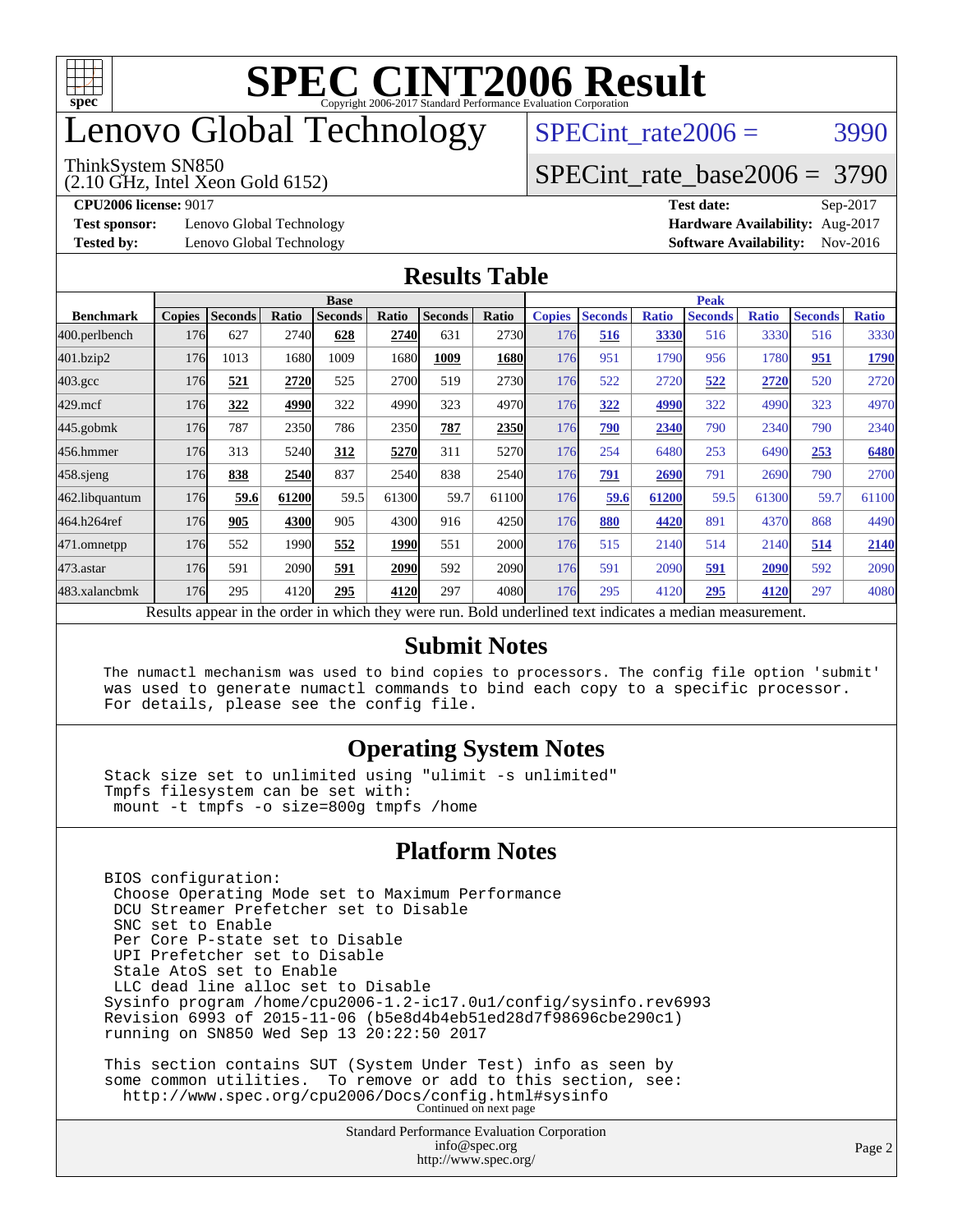

# enovo Global Technology

SPECint rate $2006 = 3990$ 

(2.10 GHz, Intel Xeon Gold 6152) ThinkSystem SN850

[SPECint\\_rate\\_base2006 =](http://www.spec.org/auto/cpu2006/Docs/result-fields.html#SPECintratebase2006) 3790

**[Test sponsor:](http://www.spec.org/auto/cpu2006/Docs/result-fields.html#Testsponsor)** Lenovo Global Technology **[Hardware Availability:](http://www.spec.org/auto/cpu2006/Docs/result-fields.html#HardwareAvailability)** Aug-2017 **[Tested by:](http://www.spec.org/auto/cpu2006/Docs/result-fields.html#Testedby)** Lenovo Global Technology **[Software Availability:](http://www.spec.org/auto/cpu2006/Docs/result-fields.html#SoftwareAvailability)** Nov-2016

**[CPU2006 license:](http://www.spec.org/auto/cpu2006/Docs/result-fields.html#CPU2006license)** 9017 **[Test date:](http://www.spec.org/auto/cpu2006/Docs/result-fields.html#Testdate)** Sep-2017

#### **[Platform Notes \(Continued\)](http://www.spec.org/auto/cpu2006/Docs/result-fields.html#PlatformNotes)**

Standard Performance Evaluation Corporation [info@spec.org](mailto:info@spec.org) Page 3 From /proc/cpuinfo model name : Intel(R) Xeon(R) Gold 6152 CPU @ 2.10GHz 4 "physical id"s (chips) 176 "processors" cores, siblings (Caution: counting these is hw and system dependent. The following excerpts from /proc/cpuinfo might not be reliable. Use with caution.) cpu cores : 22 siblings : 44 physical 0: cores 0 1 2 3 4 5 8 9 10 11 12 16 17 18 19 20 21 24 25 26 27 28 physical 1: cores 0 1 2 3 4 5 8 9 10 11 12 16 17 18 19 20 21 24 25 26 27 28 physical 2: cores 0 1 2 3 4 5 8 9 10 11 12 16 17 18 19 20 21 24 25 26 27 28 physical 3: cores 0 1 2 3 4 5 8 9 10 11 12 16 17 18 19 20 21 24 25 26 27 28 cache size : 30976 KB From /proc/meminfo MemTotal: 1584974876 kB HugePages\_Total: 0 Hugepagesize: 2048 kB From /etc/\*release\* /etc/\*version\* SuSE-release: SUSE Linux Enterprise Server 12 (x86\_64) VERSION = 12 PATCHLEVEL = 2 # This file is deprecated and will be removed in a future service pack or release. # Please check /etc/os-release for details about this release. os-release: NAME="SLES" VERSION="12-SP2" VERSION\_ID="12.2" PRETTY\_NAME="SUSE Linux Enterprise Server 12 SP2" ID="sles" ANSI\_COLOR="0;32" CPE\_NAME="cpe:/o:suse:sles:12:sp2" uname -a: Linux SN850 4.4.21-69-default #1 SMP Tue Oct 25 10:58:20 UTC 2016 (9464f67) x86\_64 x86\_64 x86\_64 GNU/Linux run-level 3 Sep 13 20:20 SPEC is set to: /home/cpu2006-1.2-ic17.0ul<br>Filesystem Type Size Used Avail Used Avail Use% Mounted on tmpfs tmpfs 800G 6.9G 794G 1% /home Additional information from dmidecode: Continued on next page

<http://www.spec.org/>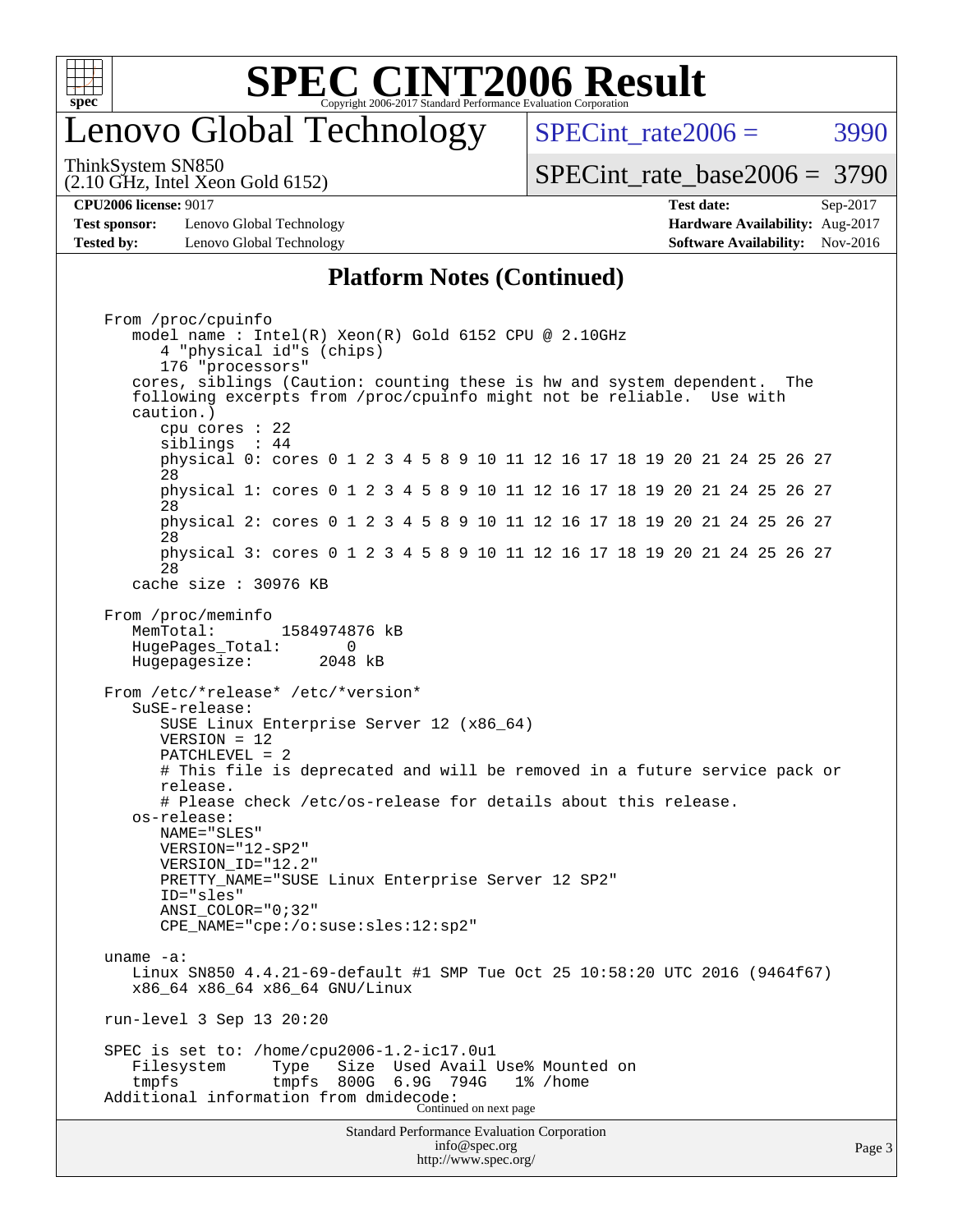

# enovo Global Technology

SPECint rate $2006 = 3990$ 

ThinkSystem SN850

(2.10 GHz, Intel Xeon Gold 6152)

[SPECint\\_rate\\_base2006 =](http://www.spec.org/auto/cpu2006/Docs/result-fields.html#SPECintratebase2006) 3790

**[Test sponsor:](http://www.spec.org/auto/cpu2006/Docs/result-fields.html#Testsponsor)** Lenovo Global Technology **[Hardware Availability:](http://www.spec.org/auto/cpu2006/Docs/result-fields.html#HardwareAvailability)** Aug-2017 **[Tested by:](http://www.spec.org/auto/cpu2006/Docs/result-fields.html#Testedby)** Lenovo Global Technology **[Software Availability:](http://www.spec.org/auto/cpu2006/Docs/result-fields.html#SoftwareAvailability)** Nov-2016

**[CPU2006 license:](http://www.spec.org/auto/cpu2006/Docs/result-fields.html#CPU2006license)** 9017 **[Test date:](http://www.spec.org/auto/cpu2006/Docs/result-fields.html#Testdate)** Sep-2017

#### **[Platform Notes \(Continued\)](http://www.spec.org/auto/cpu2006/Docs/result-fields.html#PlatformNotes)**

 Warning: Use caution when you interpret this section. The 'dmidecode' program reads system data which is "intended to allow hardware to be accurately determined", but the intent may not be met, as there are frequent changes to hardware, firmware, and the "DMTF SMBIOS" standard.

 BIOS Lenovo -[IVE111C-1.00]- 07/17/2017 Memory: 48x Samsung M393A4K40BB2-CTD 32 GB 2 rank 2666 MHz

(End of data from sysinfo program)

#### **[General Notes](http://www.spec.org/auto/cpu2006/Docs/result-fields.html#GeneralNotes)**

Environment variables set by runspec before the start of the run: LD\_LIBRARY\_PATH = "/home/cpu2006-1.2-ic17.0u1/lib/ia32:/home/cpu2006-1.2-ic17.0u1/lib/intel64:/home/cpu2006-1.2-ic17.0u1/sh10.2"

 Binaries compiled on a system with 1x Intel Core i7-4790 CPU + 32GB RAM memory using Redhat Enterprise Linux 7.2 Transparent Huge Pages enabled by default Filesystem page cache cleared with: echo 1> /proc/sys/vm/drop\_caches runspec command invoked through numactl i.e.: numactl --interleave=all runspec <etc>

### **[Base Compiler Invocation](http://www.spec.org/auto/cpu2006/Docs/result-fields.html#BaseCompilerInvocation)**

[C benchmarks](http://www.spec.org/auto/cpu2006/Docs/result-fields.html#Cbenchmarks):

[icc -m32 -L/opt/intel/compilers\\_and\\_libraries\\_2017/linux/lib/ia32](http://www.spec.org/cpu2006/results/res2017q4/cpu2006-20170918-50030.flags.html#user_CCbase_intel_icc_c29f3ff5a7ed067b11e4ec10a03f03ae)

[C++ benchmarks:](http://www.spec.org/auto/cpu2006/Docs/result-fields.html#CXXbenchmarks)

[icpc -m32 -L/opt/intel/compilers\\_and\\_libraries\\_2017/linux/lib/ia32](http://www.spec.org/cpu2006/results/res2017q4/cpu2006-20170918-50030.flags.html#user_CXXbase_intel_icpc_8c35c7808b62dab9ae41a1aa06361b6b)

#### **[Base Portability Flags](http://www.spec.org/auto/cpu2006/Docs/result-fields.html#BasePortabilityFlags)**

| 400.perlbench: -D_FILE_OFFSET_BITS=64 -DSPEC_CPU_LINUX_IA32<br>401.bzip2: -D_FILE_OFFSET_BITS=64 |  |
|--------------------------------------------------------------------------------------------------|--|
| 403.gcc: -D_FILE_OFFSET_BITS=64                                                                  |  |
| 429.mcf: -D FILE OFFSET BITS=64                                                                  |  |
| 445.gobmk: -D_FILE_OFFSET_BITS=64                                                                |  |
| 456.hmmer: -D FILE OFFSET BITS=64                                                                |  |
| 458.sjeng: - D_FILE_OFFSET_BITS=64                                                               |  |
| 462.libquantum: -D_FILE_OFFSET_BITS=64 -DSPEC_CPU_LINUX                                          |  |
| 464.h264ref: -D FILE OFFSET BITS=64                                                              |  |
| 471.omnetpp: -D_FILE_OFFSET_BITS=64                                                              |  |
| 473.astar: -D FILE OFFSET BITS=64                                                                |  |
|                                                                                                  |  |

Continued on next page

Standard Performance Evaluation Corporation [info@spec.org](mailto:info@spec.org) <http://www.spec.org/>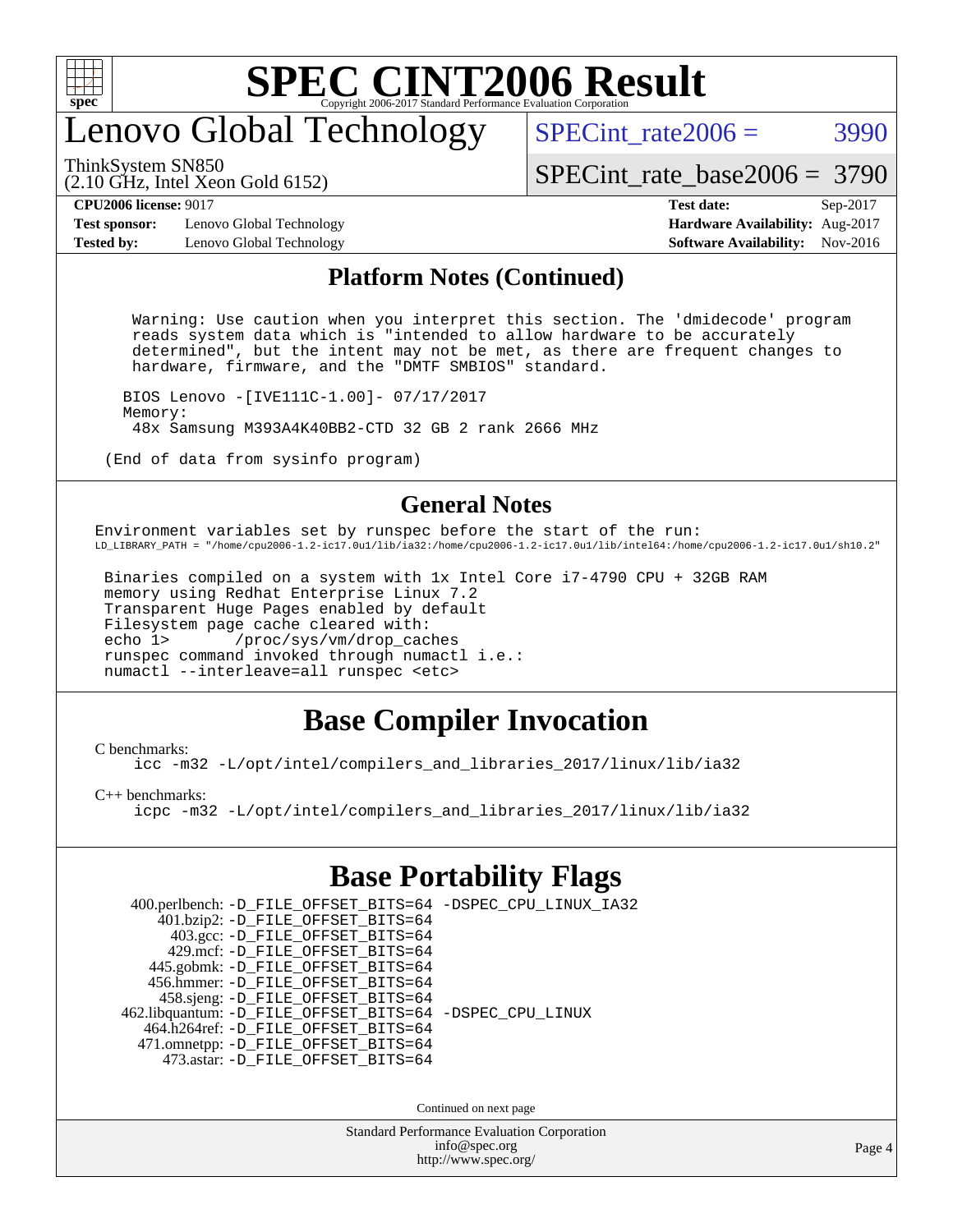

# enovo Global Technology

ThinkSystem SN850

SPECint rate $2006 = 3990$ 

(2.10 GHz, Intel Xeon Gold 6152)

[SPECint\\_rate\\_base2006 =](http://www.spec.org/auto/cpu2006/Docs/result-fields.html#SPECintratebase2006) 3790

**[Test sponsor:](http://www.spec.org/auto/cpu2006/Docs/result-fields.html#Testsponsor)** Lenovo Global Technology **[Hardware Availability:](http://www.spec.org/auto/cpu2006/Docs/result-fields.html#HardwareAvailability)** Aug-2017 **[Tested by:](http://www.spec.org/auto/cpu2006/Docs/result-fields.html#Testedby)** Lenovo Global Technology **[Software Availability:](http://www.spec.org/auto/cpu2006/Docs/result-fields.html#SoftwareAvailability)** Nov-2016

**[CPU2006 license:](http://www.spec.org/auto/cpu2006/Docs/result-fields.html#CPU2006license)** 9017 **[Test date:](http://www.spec.org/auto/cpu2006/Docs/result-fields.html#Testdate)** Sep-2017

# **[Base Portability Flags \(Continued\)](http://www.spec.org/auto/cpu2006/Docs/result-fields.html#BasePortabilityFlags)**

483.xalancbmk: [-D\\_FILE\\_OFFSET\\_BITS=64](http://www.spec.org/cpu2006/results/res2017q4/cpu2006-20170918-50030.flags.html#user_basePORTABILITY483_xalancbmk_file_offset_bits_64_438cf9856305ebd76870a2c6dc2689ab) [-DSPEC\\_CPU\\_LINUX](http://www.spec.org/cpu2006/results/res2017q4/cpu2006-20170918-50030.flags.html#b483.xalancbmk_baseCXXPORTABILITY_DSPEC_CPU_LINUX)

# **[Base Optimization Flags](http://www.spec.org/auto/cpu2006/Docs/result-fields.html#BaseOptimizationFlags)**

[C benchmarks](http://www.spec.org/auto/cpu2006/Docs/result-fields.html#Cbenchmarks):

[-xCORE-AVX512](http://www.spec.org/cpu2006/results/res2017q4/cpu2006-20170918-50030.flags.html#user_CCbase_f-xCORE-AVX512) [-ipo](http://www.spec.org/cpu2006/results/res2017q4/cpu2006-20170918-50030.flags.html#user_CCbase_f-ipo) [-O3](http://www.spec.org/cpu2006/results/res2017q4/cpu2006-20170918-50030.flags.html#user_CCbase_f-O3) [-no-prec-div](http://www.spec.org/cpu2006/results/res2017q4/cpu2006-20170918-50030.flags.html#user_CCbase_f-no-prec-div) [-qopt-prefetch](http://www.spec.org/cpu2006/results/res2017q4/cpu2006-20170918-50030.flags.html#user_CCbase_f-qopt-prefetch) [-qopt-mem-layout-trans=3](http://www.spec.org/cpu2006/results/res2017q4/cpu2006-20170918-50030.flags.html#user_CCbase_f-qopt-mem-layout-trans_170f5be61cd2cedc9b54468c59262d5d)

[C++ benchmarks:](http://www.spec.org/auto/cpu2006/Docs/result-fields.html#CXXbenchmarks)

[-xCORE-AVX512](http://www.spec.org/cpu2006/results/res2017q4/cpu2006-20170918-50030.flags.html#user_CXXbase_f-xCORE-AVX512) [-ipo](http://www.spec.org/cpu2006/results/res2017q4/cpu2006-20170918-50030.flags.html#user_CXXbase_f-ipo) [-O3](http://www.spec.org/cpu2006/results/res2017q4/cpu2006-20170918-50030.flags.html#user_CXXbase_f-O3) [-no-prec-div](http://www.spec.org/cpu2006/results/res2017q4/cpu2006-20170918-50030.flags.html#user_CXXbase_f-no-prec-div) [-qopt-prefetch](http://www.spec.org/cpu2006/results/res2017q4/cpu2006-20170918-50030.flags.html#user_CXXbase_f-qopt-prefetch) [-qopt-mem-layout-trans=3](http://www.spec.org/cpu2006/results/res2017q4/cpu2006-20170918-50030.flags.html#user_CXXbase_f-qopt-mem-layout-trans_170f5be61cd2cedc9b54468c59262d5d) [-Wl,-z,muldefs](http://www.spec.org/cpu2006/results/res2017q4/cpu2006-20170918-50030.flags.html#user_CXXbase_link_force_multiple1_74079c344b956b9658436fd1b6dd3a8a) [-L/sh10.2 -lsmartheap](http://www.spec.org/cpu2006/results/res2017q4/cpu2006-20170918-50030.flags.html#user_CXXbase_SmartHeap_b831f2d313e2fffa6dfe3f00ffc1f1c0)

### **[Base Other Flags](http://www.spec.org/auto/cpu2006/Docs/result-fields.html#BaseOtherFlags)**

[C benchmarks](http://www.spec.org/auto/cpu2006/Docs/result-fields.html#Cbenchmarks):

403.gcc: [-Dalloca=\\_alloca](http://www.spec.org/cpu2006/results/res2017q4/cpu2006-20170918-50030.flags.html#b403.gcc_baseEXTRA_CFLAGS_Dalloca_be3056838c12de2578596ca5467af7f3)

## **[Peak Compiler Invocation](http://www.spec.org/auto/cpu2006/Docs/result-fields.html#PeakCompilerInvocation)**

[C benchmarks \(except as noted below\)](http://www.spec.org/auto/cpu2006/Docs/result-fields.html#Cbenchmarksexceptasnotedbelow): [icc -m32 -L/opt/intel/compilers\\_and\\_libraries\\_2017/linux/lib/ia32](http://www.spec.org/cpu2006/results/res2017q4/cpu2006-20170918-50030.flags.html#user_CCpeak_intel_icc_c29f3ff5a7ed067b11e4ec10a03f03ae)

400.perlbench: [icc -m64](http://www.spec.org/cpu2006/results/res2017q4/cpu2006-20170918-50030.flags.html#user_peakCCLD400_perlbench_intel_icc_64bit_bda6cc9af1fdbb0edc3795bac97ada53)

401.bzip2: [icc -m64](http://www.spec.org/cpu2006/results/res2017q4/cpu2006-20170918-50030.flags.html#user_peakCCLD401_bzip2_intel_icc_64bit_bda6cc9af1fdbb0edc3795bac97ada53)

456.hmmer: [icc -m64](http://www.spec.org/cpu2006/results/res2017q4/cpu2006-20170918-50030.flags.html#user_peakCCLD456_hmmer_intel_icc_64bit_bda6cc9af1fdbb0edc3795bac97ada53)

458.sjeng: [icc -m64](http://www.spec.org/cpu2006/results/res2017q4/cpu2006-20170918-50030.flags.html#user_peakCCLD458_sjeng_intel_icc_64bit_bda6cc9af1fdbb0edc3795bac97ada53)

#### [C++ benchmarks:](http://www.spec.org/auto/cpu2006/Docs/result-fields.html#CXXbenchmarks) [icpc -m32 -L/opt/intel/compilers\\_and\\_libraries\\_2017/linux/lib/ia32](http://www.spec.org/cpu2006/results/res2017q4/cpu2006-20170918-50030.flags.html#user_CXXpeak_intel_icpc_8c35c7808b62dab9ae41a1aa06361b6b)

### **[Peak Portability Flags](http://www.spec.org/auto/cpu2006/Docs/result-fields.html#PeakPortabilityFlags)**

 400.perlbench: [-DSPEC\\_CPU\\_LP64](http://www.spec.org/cpu2006/results/res2017q4/cpu2006-20170918-50030.flags.html#b400.perlbench_peakCPORTABILITY_DSPEC_CPU_LP64) [-DSPEC\\_CPU\\_LINUX\\_X64](http://www.spec.org/cpu2006/results/res2017q4/cpu2006-20170918-50030.flags.html#b400.perlbench_peakCPORTABILITY_DSPEC_CPU_LINUX_X64) 401.bzip2: [-DSPEC\\_CPU\\_LP64](http://www.spec.org/cpu2006/results/res2017q4/cpu2006-20170918-50030.flags.html#suite_peakCPORTABILITY401_bzip2_DSPEC_CPU_LP64) 403.gcc: [-D\\_FILE\\_OFFSET\\_BITS=64](http://www.spec.org/cpu2006/results/res2017q4/cpu2006-20170918-50030.flags.html#user_peakPORTABILITY403_gcc_file_offset_bits_64_438cf9856305ebd76870a2c6dc2689ab) 429.mcf: [-D\\_FILE\\_OFFSET\\_BITS=64](http://www.spec.org/cpu2006/results/res2017q4/cpu2006-20170918-50030.flags.html#user_peakPORTABILITY429_mcf_file_offset_bits_64_438cf9856305ebd76870a2c6dc2689ab) 445.gobmk: [-D\\_FILE\\_OFFSET\\_BITS=64](http://www.spec.org/cpu2006/results/res2017q4/cpu2006-20170918-50030.flags.html#user_peakPORTABILITY445_gobmk_file_offset_bits_64_438cf9856305ebd76870a2c6dc2689ab)

Continued on next page

Standard Performance Evaluation Corporation [info@spec.org](mailto:info@spec.org) <http://www.spec.org/>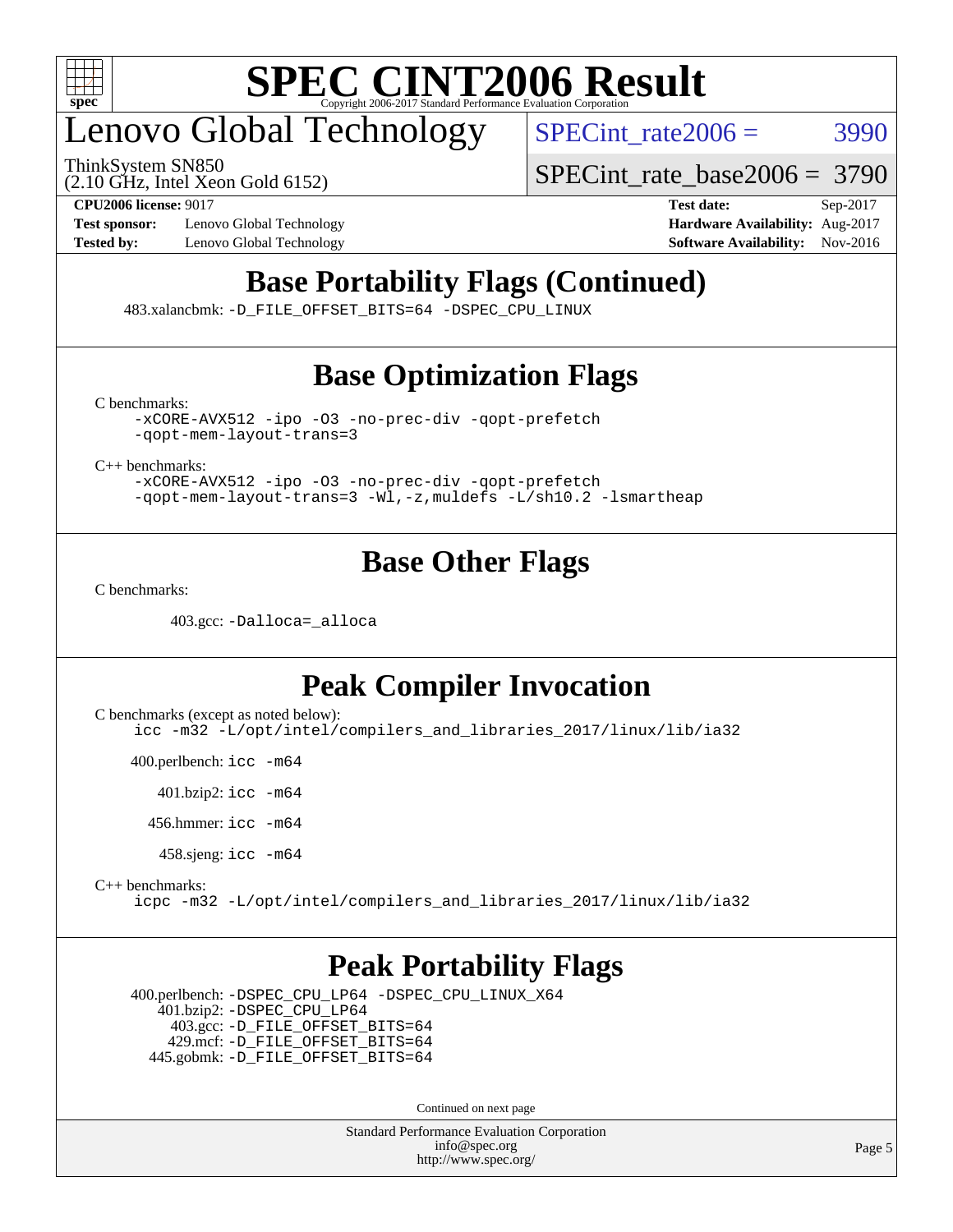

enovo Global Technology

SPECint rate $2006 = 3990$ 

(2.10 GHz, Intel Xeon Gold 6152) ThinkSystem SN850

[SPECint\\_rate\\_base2006 =](http://www.spec.org/auto/cpu2006/Docs/result-fields.html#SPECintratebase2006) 3790

**[Test sponsor:](http://www.spec.org/auto/cpu2006/Docs/result-fields.html#Testsponsor)** Lenovo Global Technology **[Hardware Availability:](http://www.spec.org/auto/cpu2006/Docs/result-fields.html#HardwareAvailability)** Aug-2017

**[CPU2006 license:](http://www.spec.org/auto/cpu2006/Docs/result-fields.html#CPU2006license)** 9017 **[Test date:](http://www.spec.org/auto/cpu2006/Docs/result-fields.html#Testdate)** Sep-2017 **[Tested by:](http://www.spec.org/auto/cpu2006/Docs/result-fields.html#Testedby)** Lenovo Global Technology **[Software Availability:](http://www.spec.org/auto/cpu2006/Docs/result-fields.html#SoftwareAvailability)** Nov-2016

# **[Peak Portability Flags \(Continued\)](http://www.spec.org/auto/cpu2006/Docs/result-fields.html#PeakPortabilityFlags)**

 456.hmmer: [-DSPEC\\_CPU\\_LP64](http://www.spec.org/cpu2006/results/res2017q4/cpu2006-20170918-50030.flags.html#suite_peakCPORTABILITY456_hmmer_DSPEC_CPU_LP64) 458.sjeng: [-DSPEC\\_CPU\\_LP64](http://www.spec.org/cpu2006/results/res2017q4/cpu2006-20170918-50030.flags.html#suite_peakCPORTABILITY458_sjeng_DSPEC_CPU_LP64) 462.libquantum: [-D\\_FILE\\_OFFSET\\_BITS=64](http://www.spec.org/cpu2006/results/res2017q4/cpu2006-20170918-50030.flags.html#user_peakPORTABILITY462_libquantum_file_offset_bits_64_438cf9856305ebd76870a2c6dc2689ab) [-DSPEC\\_CPU\\_LINUX](http://www.spec.org/cpu2006/results/res2017q4/cpu2006-20170918-50030.flags.html#b462.libquantum_peakCPORTABILITY_DSPEC_CPU_LINUX) 464.h264ref: [-D\\_FILE\\_OFFSET\\_BITS=64](http://www.spec.org/cpu2006/results/res2017q4/cpu2006-20170918-50030.flags.html#user_peakPORTABILITY464_h264ref_file_offset_bits_64_438cf9856305ebd76870a2c6dc2689ab) 471.omnetpp: [-D\\_FILE\\_OFFSET\\_BITS=64](http://www.spec.org/cpu2006/results/res2017q4/cpu2006-20170918-50030.flags.html#user_peakPORTABILITY471_omnetpp_file_offset_bits_64_438cf9856305ebd76870a2c6dc2689ab) 473.astar: [-D\\_FILE\\_OFFSET\\_BITS=64](http://www.spec.org/cpu2006/results/res2017q4/cpu2006-20170918-50030.flags.html#user_peakPORTABILITY473_astar_file_offset_bits_64_438cf9856305ebd76870a2c6dc2689ab) 483.xalancbmk: [-D\\_FILE\\_OFFSET\\_BITS=64](http://www.spec.org/cpu2006/results/res2017q4/cpu2006-20170918-50030.flags.html#user_peakPORTABILITY483_xalancbmk_file_offset_bits_64_438cf9856305ebd76870a2c6dc2689ab) [-DSPEC\\_CPU\\_LINUX](http://www.spec.org/cpu2006/results/res2017q4/cpu2006-20170918-50030.flags.html#b483.xalancbmk_peakCXXPORTABILITY_DSPEC_CPU_LINUX)

### **[Peak Optimization Flags](http://www.spec.org/auto/cpu2006/Docs/result-fields.html#PeakOptimizationFlags)**

[C benchmarks](http://www.spec.org/auto/cpu2006/Docs/result-fields.html#Cbenchmarks):

```
Standard Performance Evaluation Corporation
                                         info@spec.org
     400.perlbench: -prof-gen(pass 1) -prof-use(pass 2) -xCORE-AVX512(pass 2)
                -par-num-threads=1(pass 1) -ipo(pass 2) -O3(pass 2)
                -no-prec-div-auto-ilp32-qopt-mem-layout-trans=3
        401.bzip2: -prof-gen(pass 1) -prof-use(pass 2) -xCORE-AVX512(pass 2)
                 -par-num-threads=1(pass 1) -ipo(pass 2) -O3(pass 2)
                -no-prec-div(pass 2) -qopt-prefetch -auto-ilp32
                -qopt-mem-layout-trans=3
          403.gcc: -xCORE-AVX512 -ipo -O3 -no-prec-div
                -qopt-mem-layout-trans=3
         429.mcf: basepeak = yes
       445.gobmk: -prof-gen(pass 1) -prof-use(pass 2) -xCORE-AVX512(pass 2)
                -par-num-threads=1(pass 1) -ipo(pass 2) -O3(pass 2)
                -no-prec-div-qopt-mem-layout-trans=3
       456.hmmer: -xCORE-AVX512 -ipo -O3 -no-prec-div -unroll2 -auto-ilp32
                -qopt-mem-layout-trans=3
         458.sjeng: -prof-gen(pass 1) -prof-use(pass 2) -xCORE-AVX512(pass 2)
                -par-num-threads=1(pass 1) -ipo(pass 2) -O3(pass 2)
                -no-prec-div(pass 2) -unroll4 -auto-ilp32
                -qopt-mem-layout-trans=3
    462.libquantum: basepeak = yes
      464.h264ref: -prof-gen(pass 1) -prof-use(pass 2) -xCORE-AVX512(pass 2)
                -par-num-threads=1(pass 1) -ipo(pass 2) -O3(pass 2)
                -no-prec-div(pass 2) -unroll2 -qopt-mem-layout-trans=3
C++ benchmarks: 
      471.omnetpp: -prof-gen(pass 1) -prof-use(pass 2) -xCORE-AVX512(pass 2)
                -par-num-threads=1(pass 1) -ipo(pass 2) -O3(pass 2)
                -no-prec-div(pass 2)
                                        Continued on next page
```
<http://www.spec.org/>